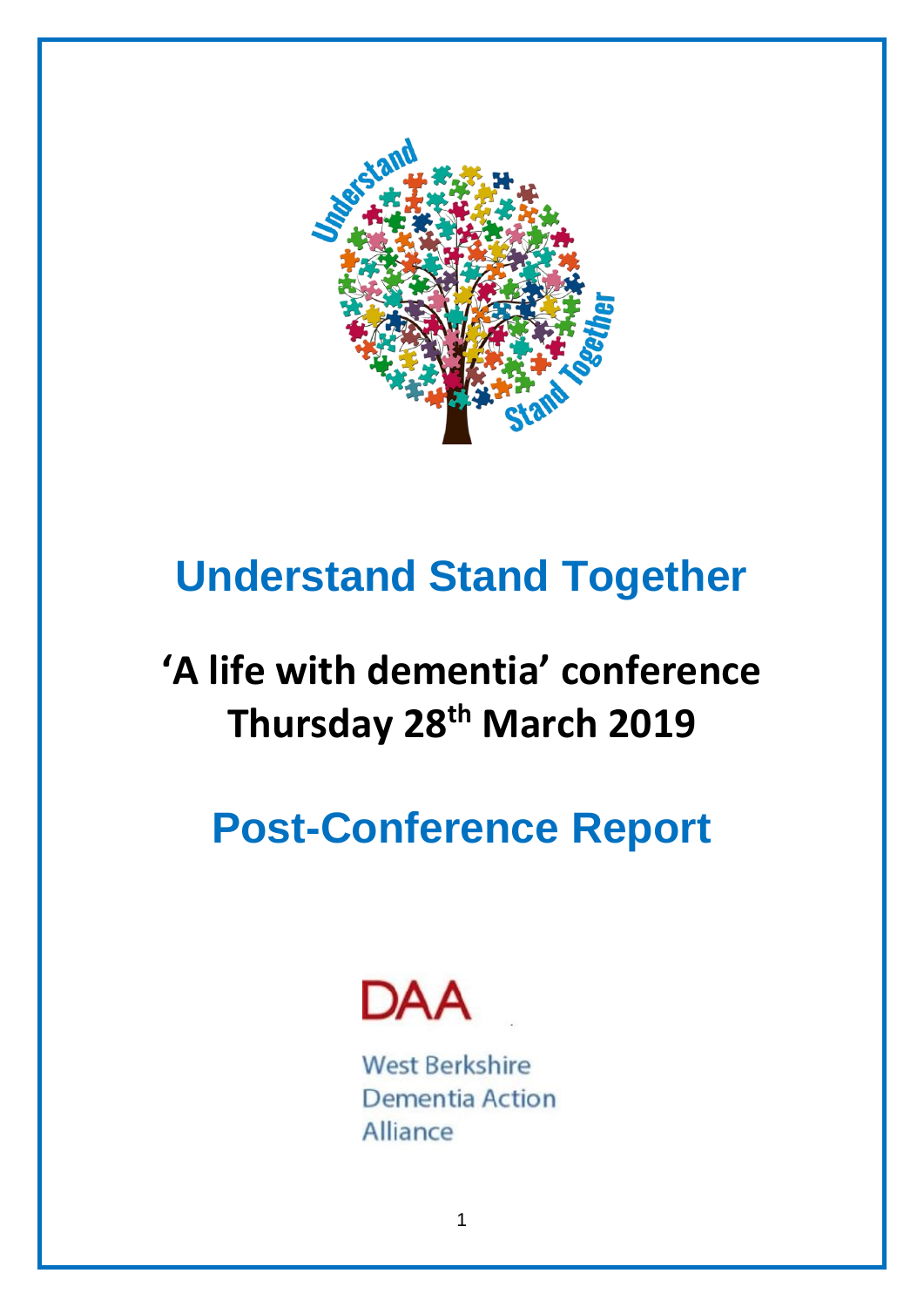## **Contents**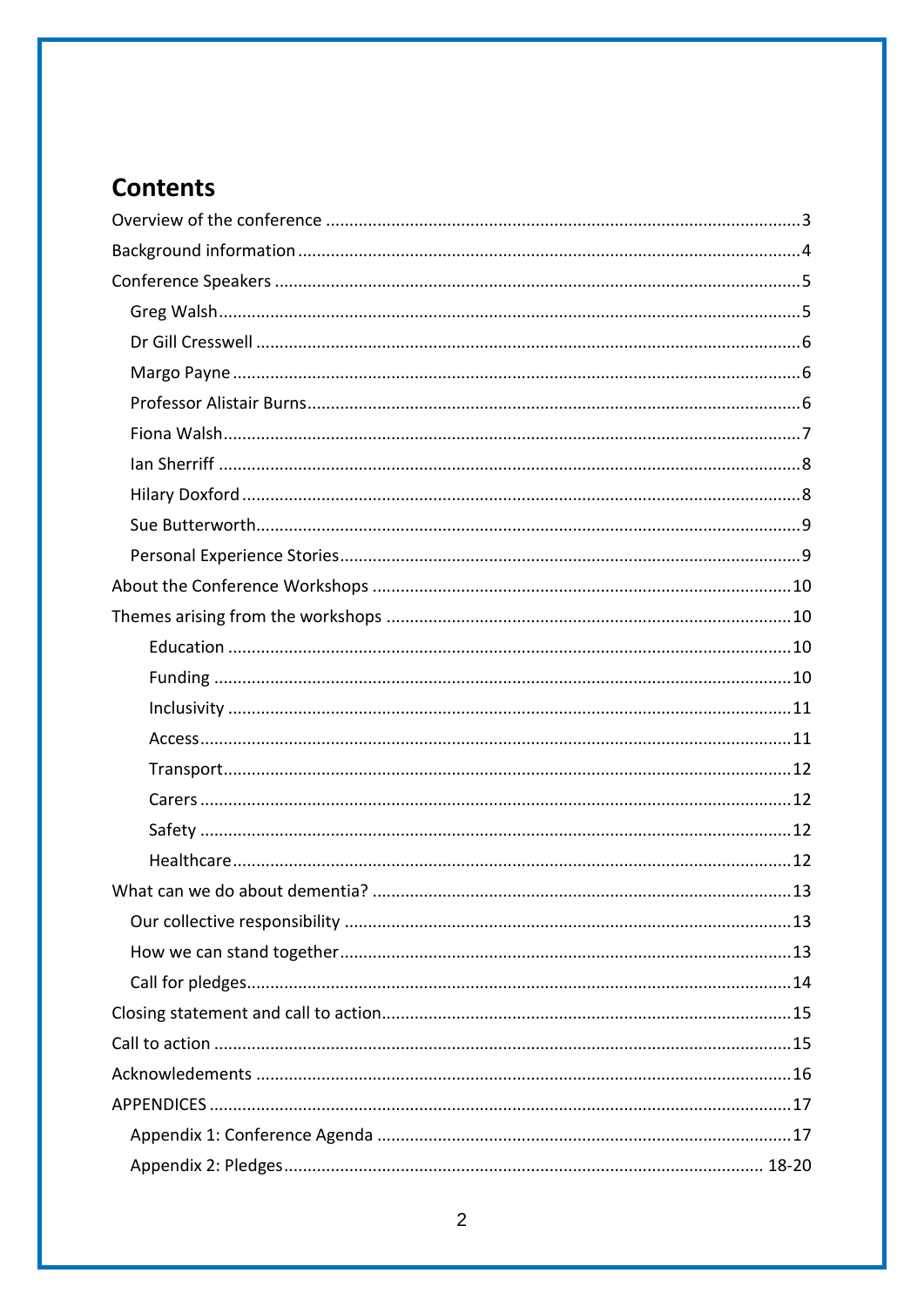## <span id="page-2-0"></span>**Overview of the conference**

More than 100 delegates from over 50 different organisations attended the first conference hosted by the West Berkshire Dementia Action Alliance, which took place on Thursday 28<sup>th</sup> March 2019. Under the theme, "Understand, Stand Together". Stakeholders from across West Berkshire met to explore how West Berkshire can become a better place to live for those affected by dementia. Delegates came from a range of health and social care systems, local businesses, community groups, the voluntary sector and local government to hear about good practice, to learn more about dementia, to exchange ideas and create and strengthen partnerships.



#### **The "Understand Stand Together", a life with dementia" conference had a number of key aims**:

- To bring together stakeholders from across West Berkshire who impact or have influence in the lives of people living with dementia and their families in our community
- To raise awareness of what it might be like to live with dementia in the community
- To ensure that the voice of people living with dementia is heard
- To highlight the challenges and opportunities that we face in West Berkshire with our ageing and rural demographic
- To illustrate the need for services to be planned and coordinated to support people with dementia to live well in our community

The conference demonstrated the importance of how having a greater understanding of dementia and everyone making a commitment to taking action, can help to enrich the lives of people living with dementia and their carers. The outcomes of the event, symbolised in 'Pledges', will support the aims of the conference and the West Berkshire Dementia Action Alliance going forward.

This conference report provides an overview of the presentations and draws together some of the themes that arose from the workshops. This report ends with consideration on how 'Understand, Stand Together' builds on the journey to make West Berkshire a better place to live with dementia.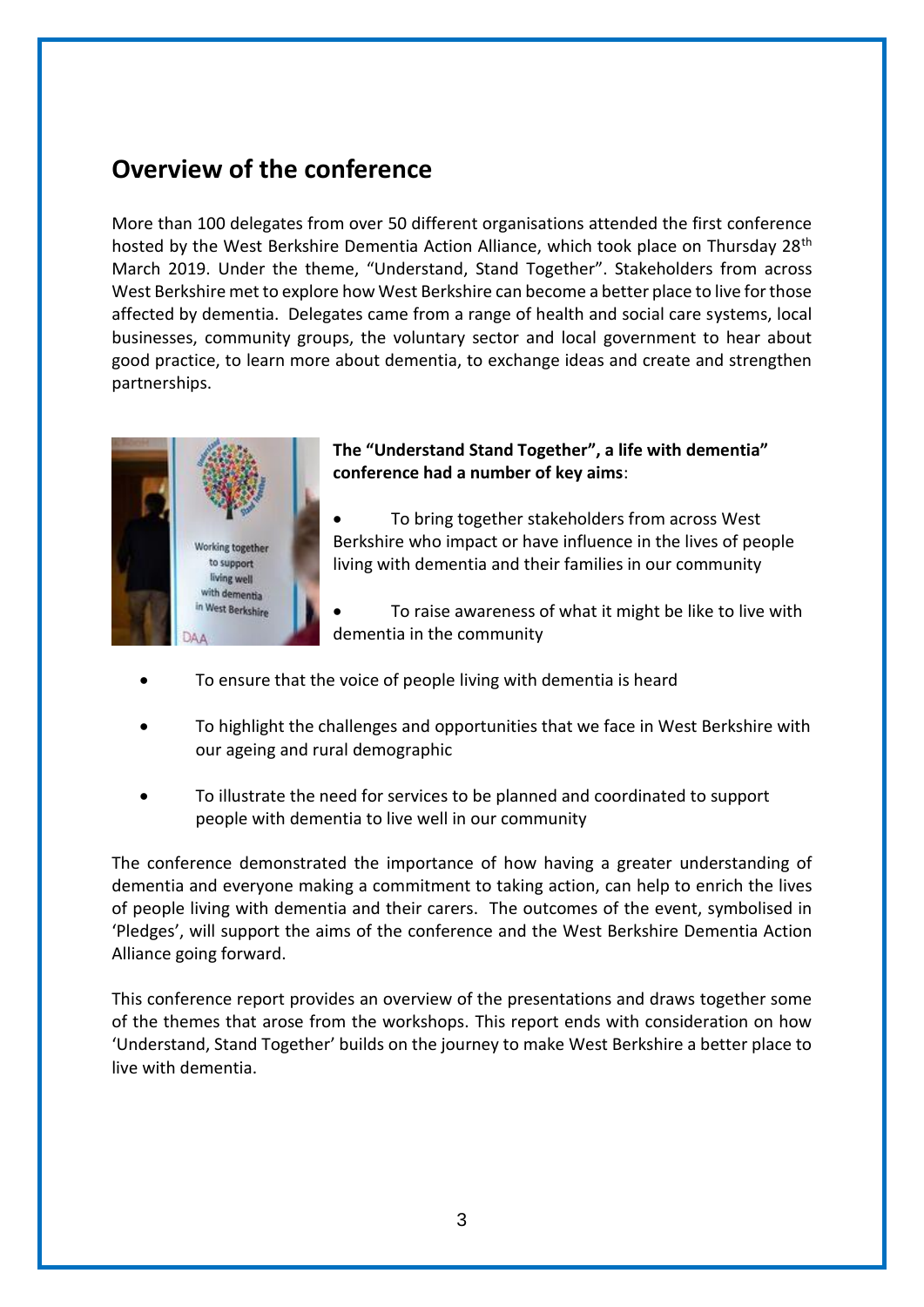## <span id="page-3-0"></span>**Background information**

The National Dementia Action Alliance<sup>1</sup> was formed in 2010 with the launch of the National Dementia Declaration which saw members committed to action that radially improves the lives of people living with dementia. There are over 150 local dementia action alliances in the UK and the West Berkshire Dementia Action Alliance (West Berks DAA) is part of the national dementia action alliance, where local organisations and individuals work together to share best practice to make West Berkshire more dementia friendly and support positive grass roots change. Local DAA's such as ours provide a structure and vehicle for creating dementia friendly communities and ensure that the work that we do reflects and supports the particular needs of our local communities. The West Berks DAA meets bi monthly and has three key aims:

- Raise awareness of dementia and remove the stigma that surrounds the condition
- Support improved diagnosis rates for people with dementia
- Increase the range of services for people with dementia and their carers





<sup>1</sup> <sup>1</sup> For more information please visit: [https://www.dementiaaction.org.uk/who\\_we\\_are](https://www.dementiaaction.org.uk/who_we_are)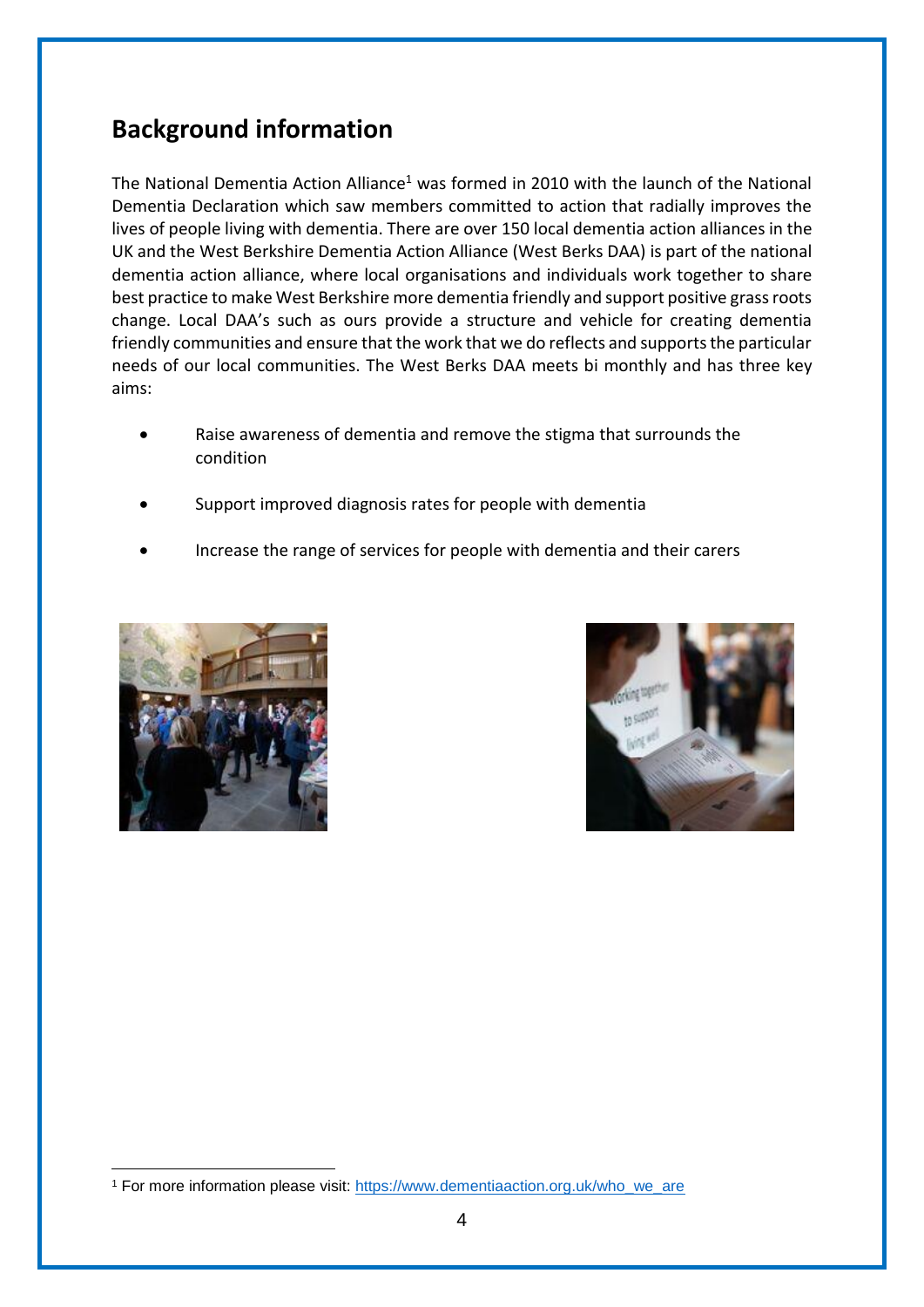## <span id="page-4-0"></span>**Conference Speakers**

<span id="page-4-1"></span>**Greg Walsh**, the chair of the West Berks DAA and Fellow for Equity in Brain Health with the Global Brain Health Institute opened the conference and set the scene for the rest of the conference:

Understanding of the challenges people living with dementia and their carers encounter in daily living in our community is of huge importance. Every invitee at the conference has a part to play in making our community truly inclusive and only by working together can we affect change, improve awareness, reduce stigma and assist people living with dementia to stay active, engaged and valued members of our community.

Dementia costs more than heart, stroke and cancer care combined and in the UK there are at least 850,000 people living with dementia. In addition to the personal impact for everyone affected by this disease, there is also an estimated economic cost of £26bn. The number of people living with dementia is predicted to increase to over 2.1m people across the UK by 2050. In West Berkshire there are 1656 people (aged 65+) with dementia at an estimated cost of £50m. This is anticipated to rise to 2638 people (65+) by 2025 and an estimated cost of £79m.

In 2016/17 The Alzheimer's Society led a review of the 2010 National Dementia Declaration on behalf of the National DAA alongside people with dementia and carers. Five key themes were identified through this project - identity, care, community, carers and research. A significant change was to move from 'I' to 'We' at the start of each statement signifying that this included people with dementia and carers equally. The research was summarised into the below Dementia Statements. When reading these it is important to understand that this is what people affected by dementia have declared they want. Throughout the conference we learnt that in reality, many people affected by dementia do not feel they are experiencing all the rights set out in these statements in their everyday lives:

- We have the right to be recognised as who we are, to make choices about our lives including taking risks, and to contribute to society. Our diagnosis should not define us, nor should we be ashamed of it.
- We have the right to continue with day-to-day and family life, without discrimination or unfair cost, to be accepted and included in our communities and not live in isolation or loneliness.
- We have the right to an early and accurate diagnosis, and to receive evidence based, appropriate, compassionate and properly funded care and treatment, from trained people who understand us and how dementia affects us. This must meet our needs, wherever we live.
- We have the right to be respected, and recognised as partners in care, provided with education, support, services, and training which enables us to plan and make decisions about the future.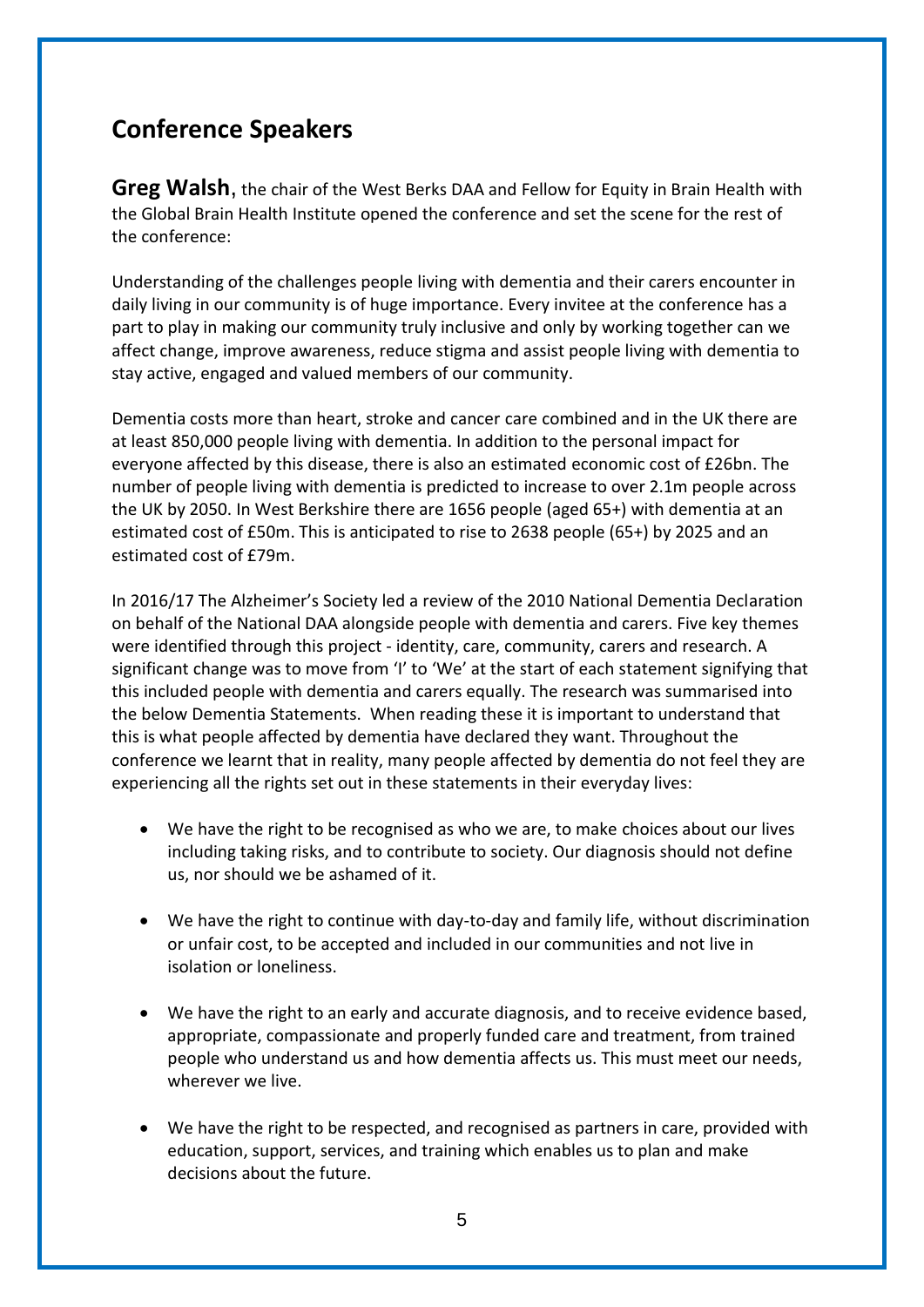We have the right to know about and decide if we want to be involved in research that looks at cause, cure and care for dementia and be supported to take part.

If we face this challenge together, community activation and collaboration will be the key to success. The way we currently treat people with dementia and their carers is in fact costing society more and excluding them from our society. We have the knowledge to include people with dementia and reduce health and social care costs. It is important that we support the 650,000 'voluntary' carers that look after their loved ones with dementia as their health and wellbeing is affected with the stress of caring 24/7. This challenge is too big and important not to have all stakeholders involved in working towards a more successful and sustainable future for everyone affected by dementia.

<span id="page-5-0"></span>**Dr Gill Cresswell**, Consultant Psychiatrist with the Newbury Older Persons Mental Health team clearly set the scene for the rest of the conference with a hugely informative and relatable presentation - 'What is dementia?' Gill explained how dementias affect the brain and some of the progressive symptoms people may experience. We know that the biggest risk factor for dementia is increased age but it's important to recognise that younger people can get dementia too. There is currently no cure for dementia, which is why understanding the challenges faced by people affected by the condition and standing together to make West Berkshire more dementia friendly is so important.

Gill also summarised some of the current evidence around nine modifiable risk factors which have been shown to reduce the risk of developing dementia. Over a third of dementias are theoretically preventable, so her closing remarks looked at what we can do now to reduce individual risk, rather than solely focusing on the possibility of future care needs. This positive, evidence based prevention message was summarised by encouraging the attendees to remember the 'healthy heart, healthy brain' messages which supports the Public Health England campaign 'what's good for your heart is good for your brain'.

Following Dr Cresswell, we then heard a personal story from **Margo Payne,** Mayor of Newbury. Margo's passionate and honest talk about her father's experiences of dementia were an enlightening insight into the life of a family carer, illustrated by two family photographs of her father. She shared her thoughts on the guilt that she felt about the loss of her father as a dad to him now as a dependent person requiring constant care and support. It was really powerful to hear such a personal story.

<span id="page-5-1"></span>**Professor Alistair Burns***,* National Clinical Director for Dementia and Older Peoples Mental Health, NHS England and NHS Improvement opened his hugely informative speech with how dementia has replaced ischaemic heart disease as the leading cause of death in England and Wales and the prevalence is expected to double in the next 30 years. Although not curable, lifestyle modifications can prevent a third of cases and may alter the course of existing disease.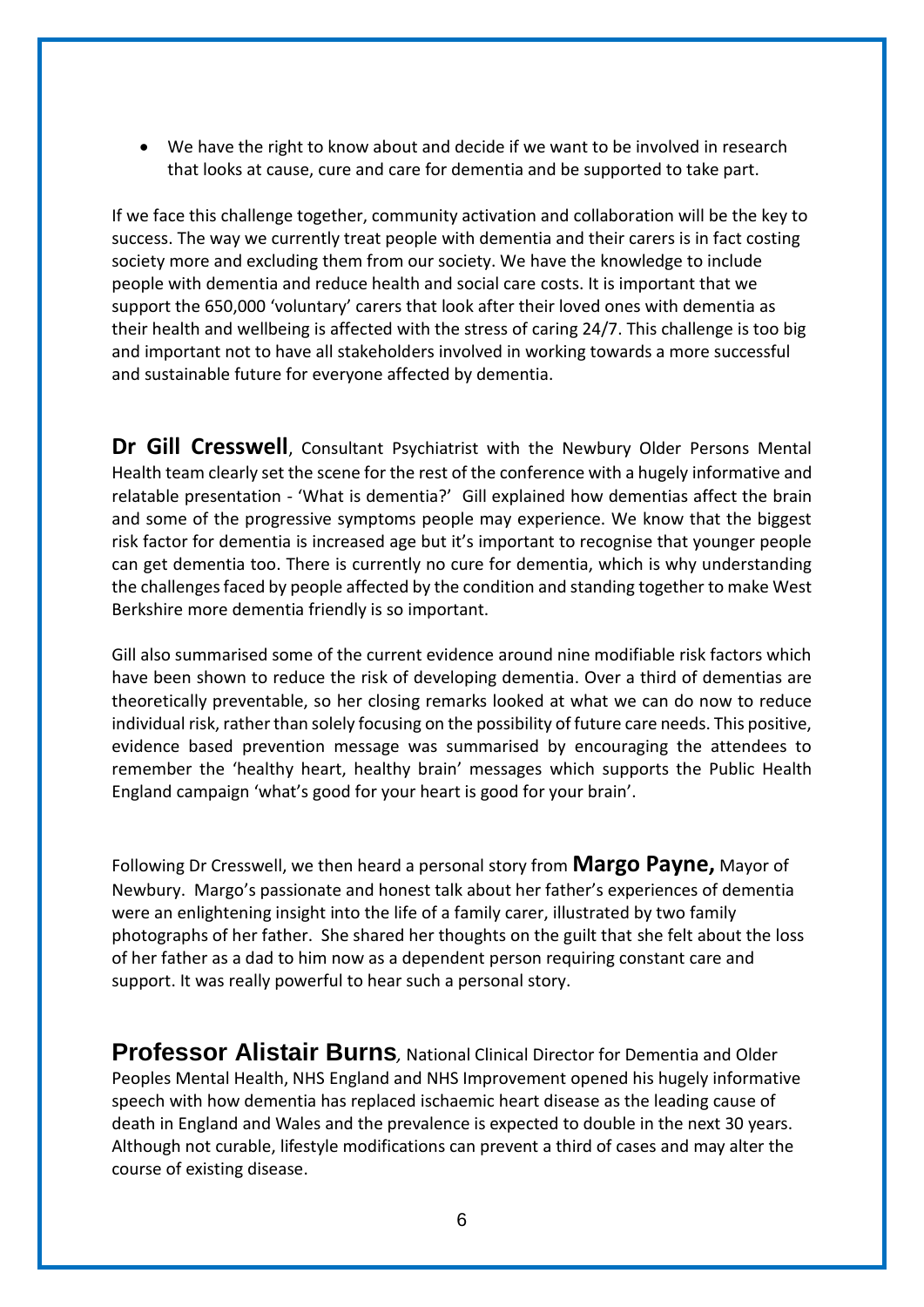Making the diagnosis unlocks support and allows people to plan and adjust to the condition. Dementia is the most feared diagnosis in the over 50s. Dementia requires a multi prong approach to reduce the incidence, reduce costs and to treat people with respect and dignity. These are:

- **•** Preventing well
- **Diagnosing well**
- **•** Supporting well
- **Living well**
- **Dying well**

About 35% of dementia is preventable applying many of the prevention programs that we used for the heart. Early diagnosis empowers patients and their carers, prevents crises, postpones further decline with interventions and access to post diagnosis care. Dementia Friends is a national programme that reduces stigma associated with dementia and helps provide a more inclusive environment for people with dementia.

Prof Alistair Burns also talked about **iSPACE** which is a NHS England framework that helps ensure a more comprehensive approach to supporting and living well with dementia:

**I dentify a Dementia Champion**

- **S taff who are skilled and have time to care**
- **P artnership working with carers, family and friends**
- **A ssessment and early identification of Dementia**
- **C are plans which are person centred**
- **E nvironments that are dementia friendly**

**Fiona Walsh**, a Principle Architect at DDS Architects Ltd and Fellow for Equity in Brain Health with the Global Brain Health Institute, spoke about how our built environment is hostile for people living with dementia, cognitive and or sensory impairments. This results in people been excluded from our towns, communities, increased hospitalisation and earlier admission to care homes than necessary. In spite of 40 years of knowledge and evidence on how to build inclusive buildings for people living with dementia, society insists, because of the invisible nature of the disabilities caused by dementia or lack of understanding/ ability, to build environments that are not accessible to people with dementia.

When people have the choice, they withdraw from environments that cause them distress, stress, fear and/or anxiety resulting in social isolation. When 'housed' in hospitals or care homes where people with dementia can't withdraw from the effects of the environment on the individual, sedation is used to calm/ control the person.

Dementia design is the most comprehensive form of design as people with dementia can experience physical, sensory and/ or cognitive impairments. If an environment is designed to include people with dementia it will also make the building more accessible for the elderly, people with autism, ADD, stroke, learning difficulty etc.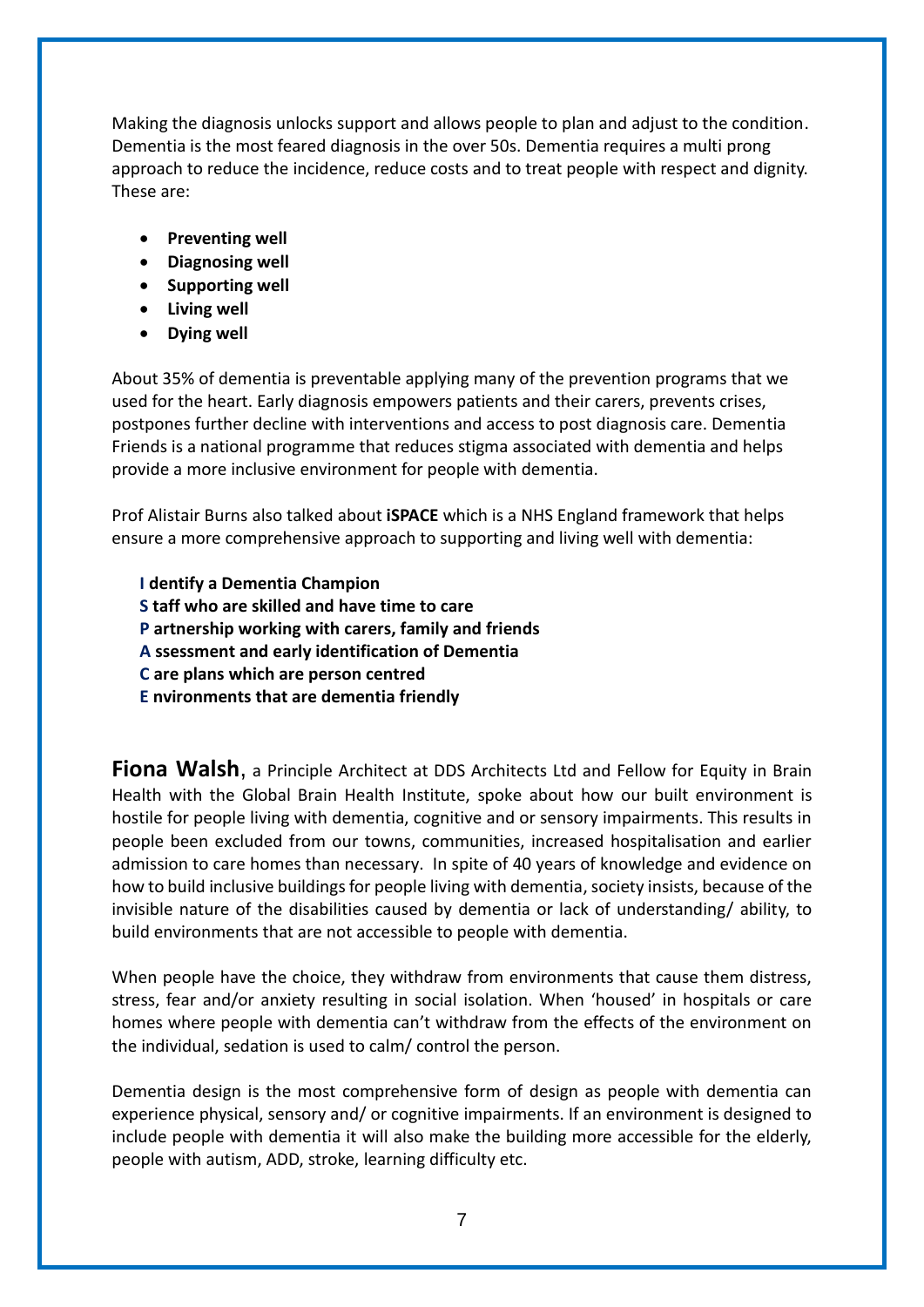Multiple reasons have prevented dementia design from moving into main stream design from the crude application of the knowledge resulting in ineffective, naïve environments that no main stream Architect would recommend to a client, a lack awareness of what can be achieved, lack technical knowledge, cost misconceptions, no professional owners, Dr's, Architects, Planners etc.

Dementia design can be sophisticated, building cost neutral, increase the independence of the person with dementia and their inclusion in our society, reduce pressure on carers and reduce health and social care costs if implemented correctly.

Fiona's key messages were:

- Every penny of capital expenditure not built to 'best practice' design creates redundant buildings of the future.
- Designing enabled and inclusive environments is about informed choice and not additional cost in new buildings
- The UN Convention on the rights of persons with disabilities Article 19:
- 'Recognizes the right of all persons with disabilities to live independently and be included in the community.'

In his dynamic and motivating session, **Ian Sherriff**, Academic Partnership Lead for Dementia from the University of Plymouth, explored some of the challenges of rural dementia, which is of particular relevance to many of the residents of West Berkshire. The rural location of the conference at the beautiful Sheepdrove Organic Farm and Eco conference centre was a very apt setting for visualising some of the issues affecting these more isolated communities. Ian also highlighted the impact of cuts to social care funding, drawing on research to highlight the scale of the issues facing an ageing rural population including lack of transport, chronic loneliness, and the challenges faced by ageing carers too.

Crucially, Ian then discussed a range of rural dementia projects and inclusive organisations which can provide solutions to the challenges faced by those affected by dementia in rural communities. Ian shared his experience of a network of dementia friendly parishes working together in Devon, and encouraged the attendees to think about the solutions that could be replicated in their own areas. Ian's interactive style of delivery enabled him to get many of the audience to participate in his presentation and share examples of what they are already doing or intend to do to make West Berkshire more dementia friendly.

**Hilary Doxford**, from the 3 Nations Dementia Working Group shared her personal perspective of living with dementia in an insightful talk, which was brutally honest yet still filled with humour and hope. Hilary helped the audience understand some of the daily difficulties she faces but encouragingly also shared the new outlook, purpose and friends she has encountered through the dementia community. A pertinent example of how Hilary has been affected by dementia but still very much enjoys life is that, although she can no longer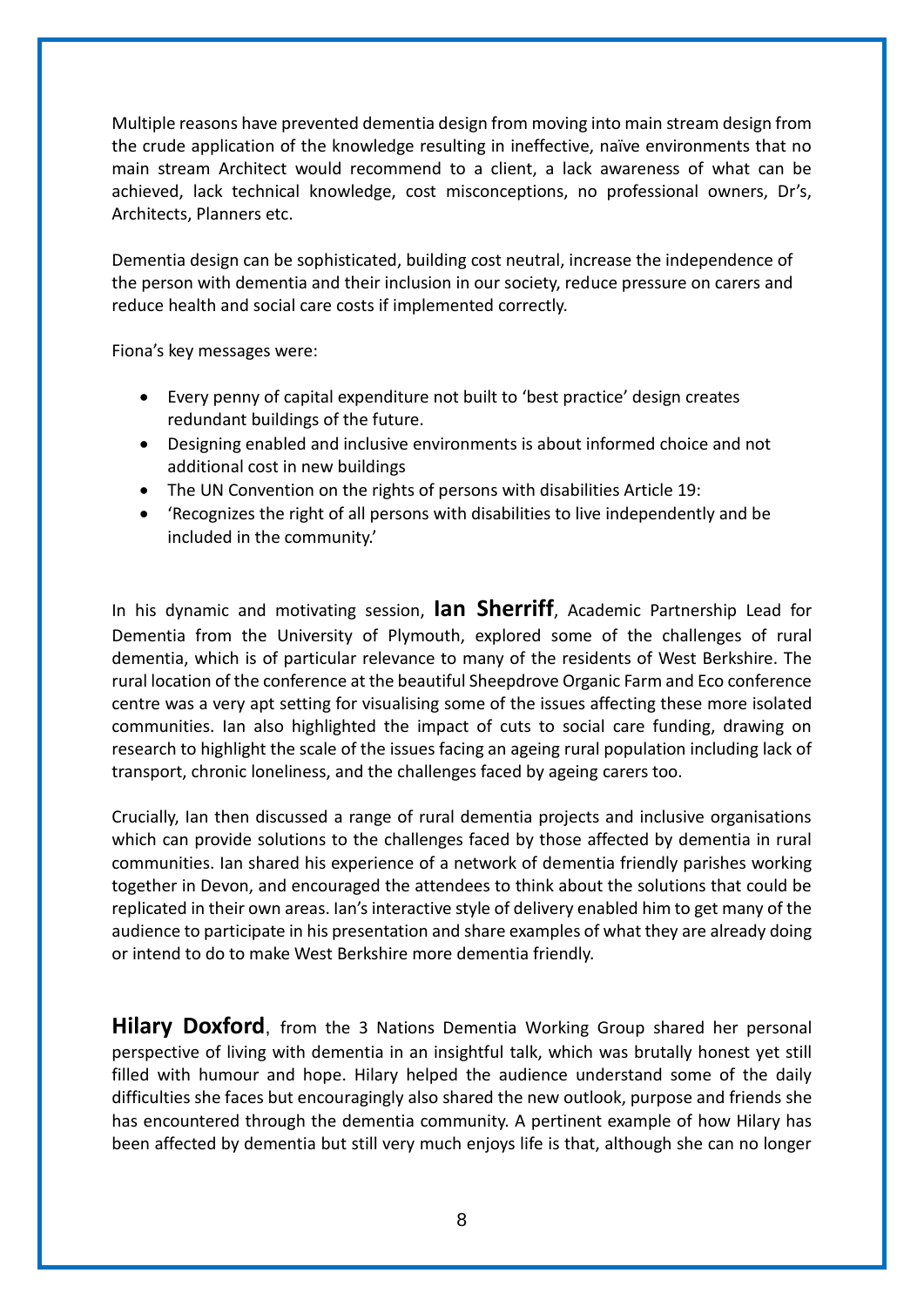follow and remember the plot of a TV series, she still enjoys watching documentaries as she doesn't have to retain the info afterwards!

Hilary's top tips for supporting someone living with dementia were to 'create moments of joy'. Dementia friendly events, such as the West Berkshire dementia conference, that include, involve, enable, support and understand are important to create an inclusive environment for people living with dementia. The value of appropriate assistance, time, and allowing the person to at least try to do something for themselves first were also highlighted by Hilary as helpful means of offering support.

Hilary's talk really gave us an insight into her world living with dementia, and it was great to hear the enhanced level of customer care she now receives from her local taxi firm now that the drivers have had an opportunity to learn more about the sort of support a person with dementia might need.

In the afternoon, **Sue Butterworth**, from Public Health and Wellbeing at West Berkshire Council, and a member of the West Berks DAA provided a thought provoking talk that emphasised how dementia is **everyone's business**. Sue explained how vital dementia friendly communities are in helping people live well with dementia and remain a part of their community, and illustrated this with results of a recent survey conducted in West Berkshire. The feedback from what our residents would like to see in West Berkshire included; improved availability of public transport and more social activities, cafes and restaurants that make people with dementia feel welcome. There was also demand for more training courses for carers.

Sue shared examples of good practice which could be replicated elsewhere, including dementia friendly GP practices. A video montage of a local dementia café showed the value of these inclusive spaces not just for people living with dementia, but for carers too. The take home message was "Who needs to be involved in our West Berkshire Dementia Friendly Community? Everyone!"

## **Personal Experience Stories**

In addition to the live speakers the conference also shared two very powerful videos recorded with local residents before the conference. The first video was made with a gentleman with young onset dementia and his wife. They live in our community and we were very privileged to hear how dementia has affected their lives, family and future plans. The second video was filmed at the St Mary's Thatcham Memory Café which runs each Friday afternoon. We heard from a family carer how her life is affected by dementia and the importance of inclusive community activities such as the Memory Café for the wellbeing of both the person living with dementia and their carer. Hayley Dunne shared her hugely positive experience of running the café and encouraged others to consider setting up similar groups in their community.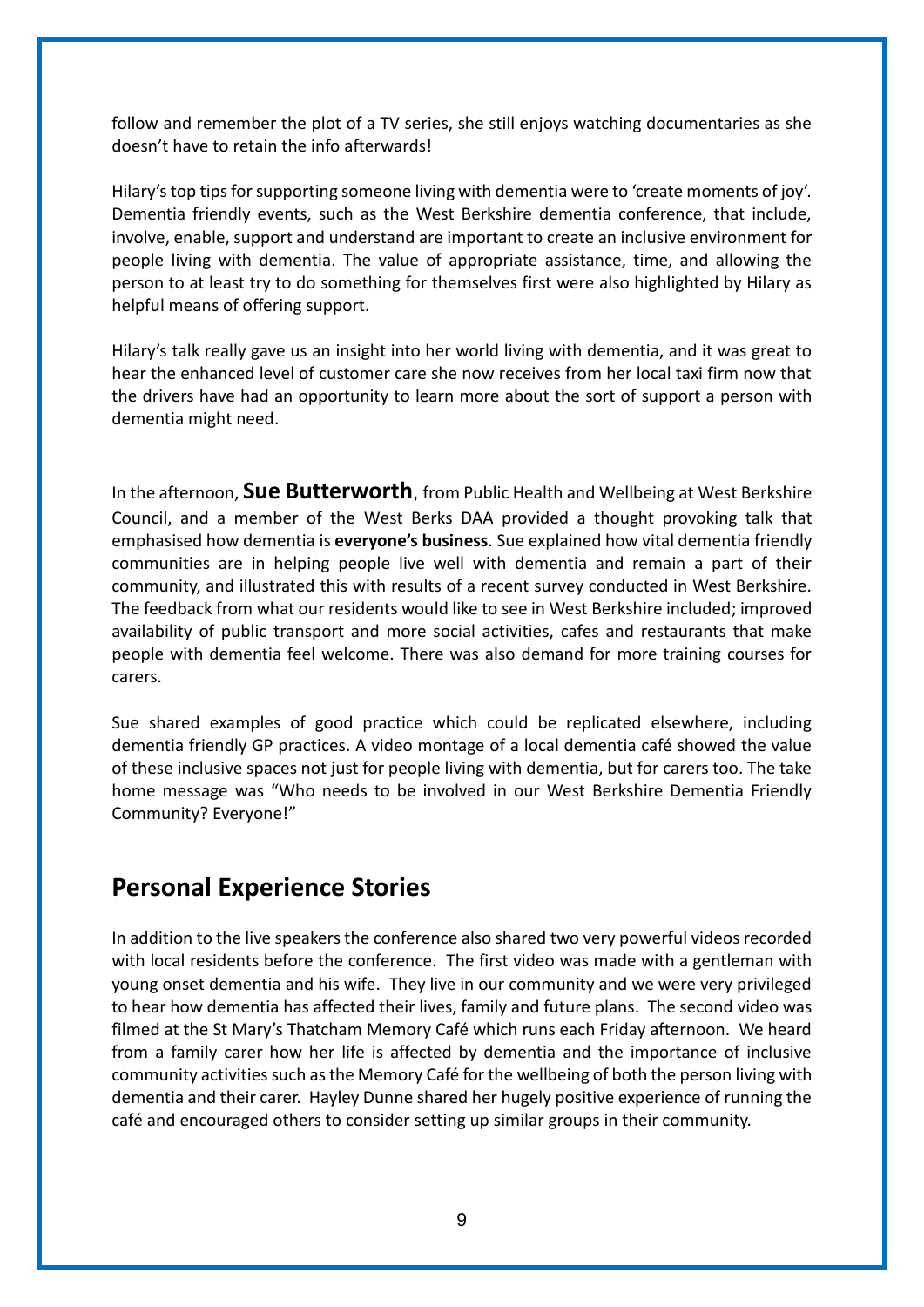## <span id="page-9-0"></span>**About the Conference Workshops**

The afternoon of the conference was spent in workshops with the delegates discussing two questions which were pivotal to the theme of the conference:

- 1. **Understand:** What do you think your responsibilities are around dementia?
- 2. **Stand Together:** How can we work together?





The workshop groups came up with some fantastic responses to the questions and these were feedback to all the delegates. We have summarised the feedback below; you will see we have used a person to illustrate the themes as the overwhelming response from the delegates was how important that any action we take going forward must be person centred.

## <span id="page-9-1"></span>**Themes arising from the workshops**

#### <span id="page-9-2"></span>**Education**

There was a thread running through all the themes of the need for and importance of education and training around dementia for all areas of our community including family carers, business and retail, transport services, young people and voluntary groups. This could be through a combination of

- The Dementia Friends programme
- Community facing workshops and courses that are more in depth than Dementia Friends
- Workshops around dementia enabled design

#### <span id="page-9-3"></span>**Funding**

More funding is needed for dementia not just at a strategic level but for communities too.

- Additional funding would support setting up of additional social and support groups
- Currently many community activities for people with dementia, and their carers, are run by volunteers who give their time, resource and goodwill free of charge
- Encourage local businesses to support dementia with charitable donations and employee community time
- Apply for lottery funding or other grants / sponsorship for collective projects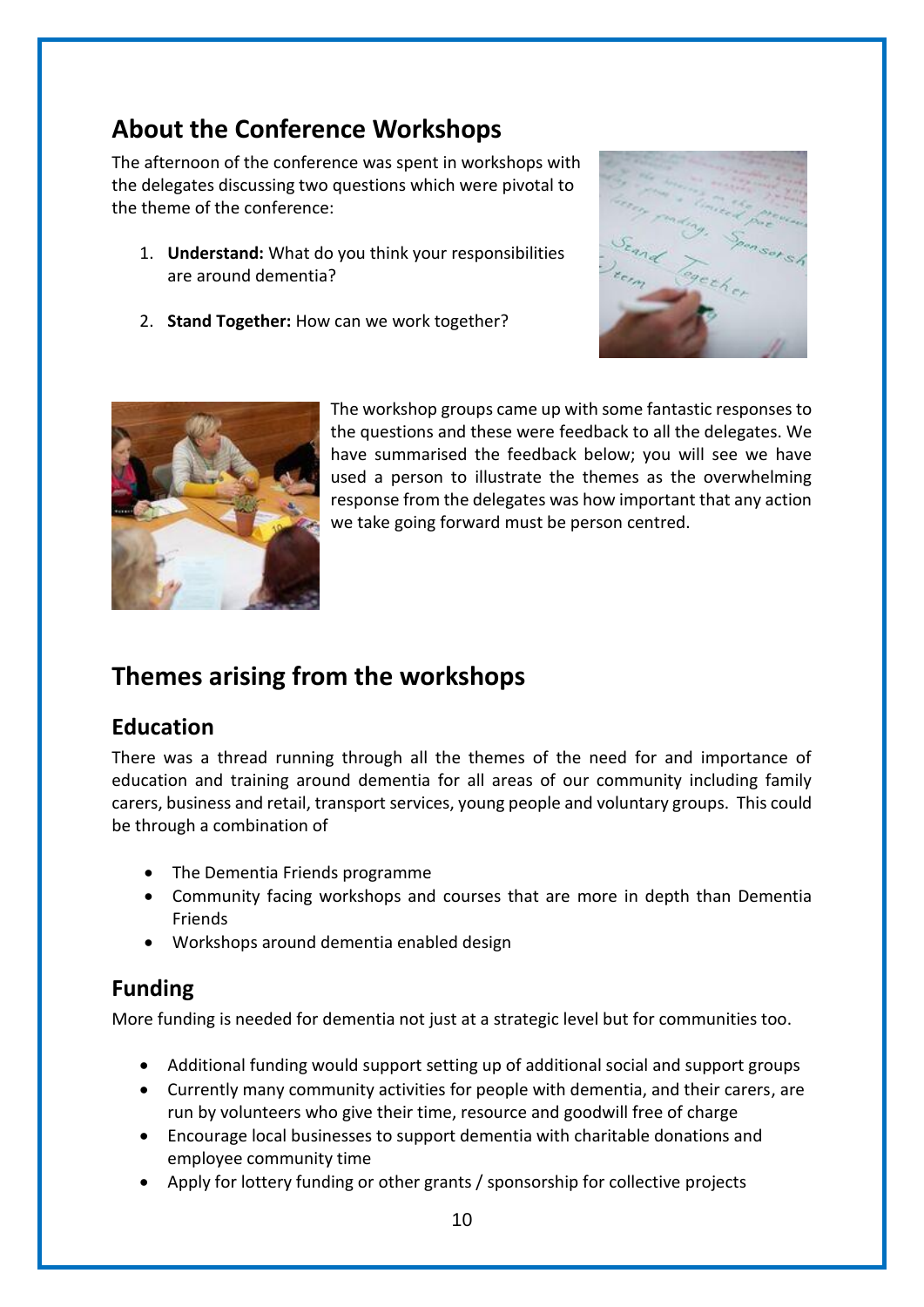Recommendations that the DAA should have a dedicated resource to enable it to have more impact and presence locally

#### <span id="page-10-0"></span>**Inclusivity**

Whilst there needs to be provision of specific activities and services for people affected by dementia, it is important that people are able to access and participate in all aspects of wider community life. When people with dementia feel included in their society they will experience improved confidence and independency.

- Challenge the stigma around dementia and where necessary the system, to ensure that people with dementia are not put into silos but are a valued and respected part of our community
- Make the built environment in our towns and villages dementia enabled
- Employment inclusivity for those who want or need to stay in employment, particularly younger people with dementia
- Highlight both good and bad practices so that we can learn together and improve our community
- Faith group meetings and services to be dementia friendly





#### <span id="page-10-1"></span>**Access**

Inclusivity is only fully possible when people with dementia are able to access our community venues, businesses, transport systems, activities and services. Examples of things that would support inclusivity are

- Access to blue badge or dementia friendly parking spaces
- Unisex toilets allowing carers to comfortably accompany their loved ones
- Buddy schemes to accompany people to go to groups and activities
- Encourage all customer facing staff to become Dementia Friends
- Encourage a Dementia Champion in each business so new staff can easily become dementia friends
- Have Dementia Friends as part of company induction process
- Make the built retail environment more dementia enabled
- Allow pets in sheltered accommodation
- Improved signage, toilets, seating etc. in our towns to be more dementia friendly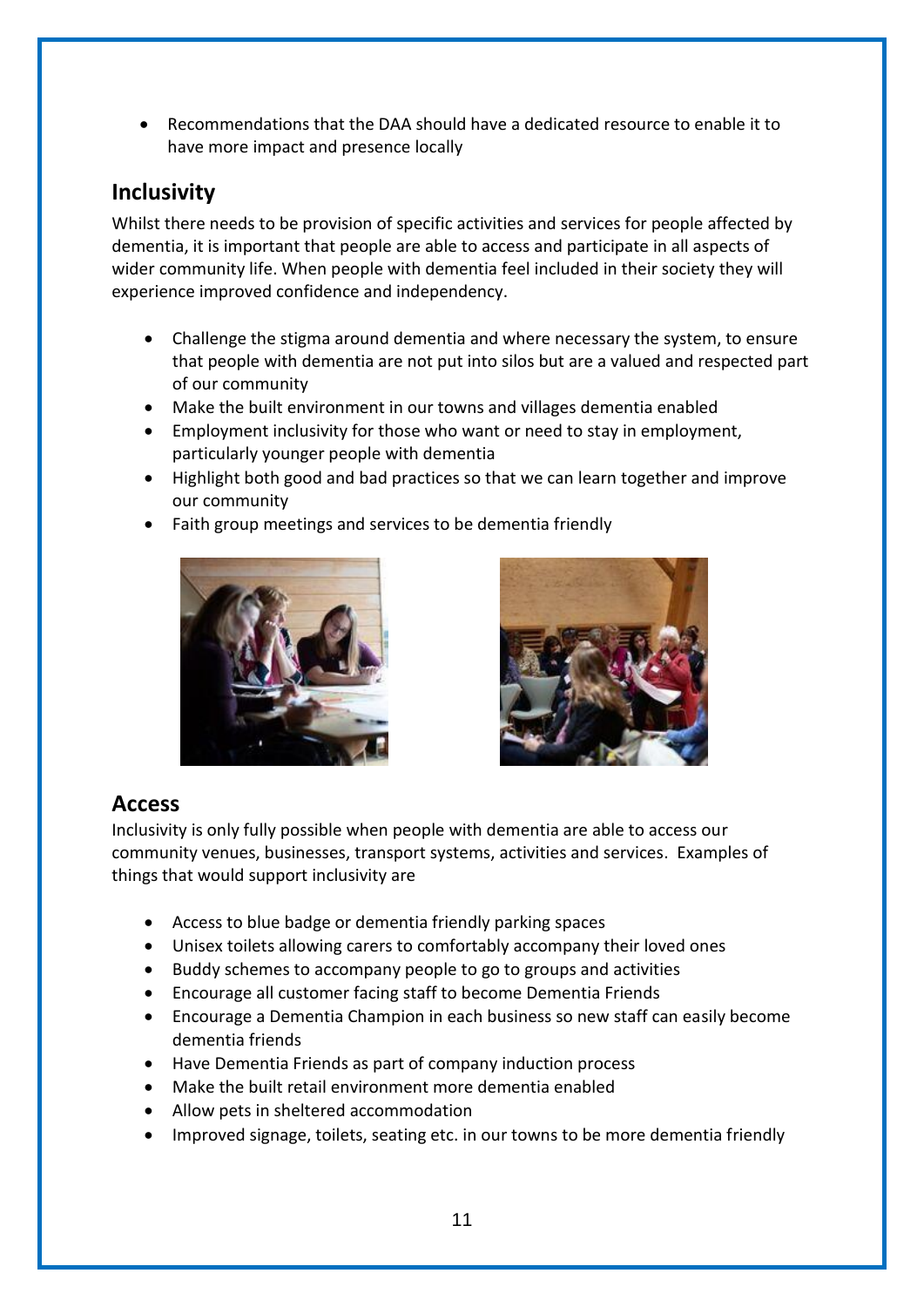### <span id="page-11-0"></span>**Transport**

We have a large rural population in West Berkshire that is not well served by public transport and whilst there are good community transport schemes running in most areas they are very often fully booked for medical appointment journeys. Travel on public or private bus journeys also provide valuable opportunities to socialise and encourage building of friendships and a network of support.

- Better awareness and understanding of dementia by transport providers particularly buses and taxis is needed
- Community minibus or public bus routes that enable people to get to the memory cafés, activities and shops etc.
- Ensure that our transport facilities are dementia friendly

#### <span id="page-11-1"></span>**Carers**

Throughout the day the needs of carers were repeatedly highlighted.

- Much more respite care needed to give the carers a break, not just for a week at a time but for short periods to enable carers to attend their own appointments and have time for themselves
- Carers need to remain well themselves to be able to care for their loved ones
- Financial support In addition to the carers course offered to families at the point of diagnosis there is a need for additional training to help carers understand more about how a person with dementia is experiencing the world and learn how to best support and care for them
- Informal peer support groups offering social interaction and emotional support

## <span id="page-11-2"></span>**Safety**

Ensuring the safety of people with dementia is of key importance and the community has a role to play in this.

- Scam awareness sessions to highlight risks and show the pathway to reporting a scam or getting help if you have already been scammed
- Training needed for Neighbourhood policing teams
- Recognise that what might be considered anti-social behaviour in an older person may be due to dementia
- Share message about how to raise safeguarding concerns or contact social services about a vulnerable adult
- Carry out risk assessments with people with dementia in mind
- Fire home safety checks to reduce the risk of domestic fire

#### <span id="page-11-3"></span>**Healthcare**

- Access for everyone to the same level of care and support regardless of location
- Have consistent care pathways for all people with dementia including pain protocols etc.
- Ensure that hospitals and other health facilities are dementia friendly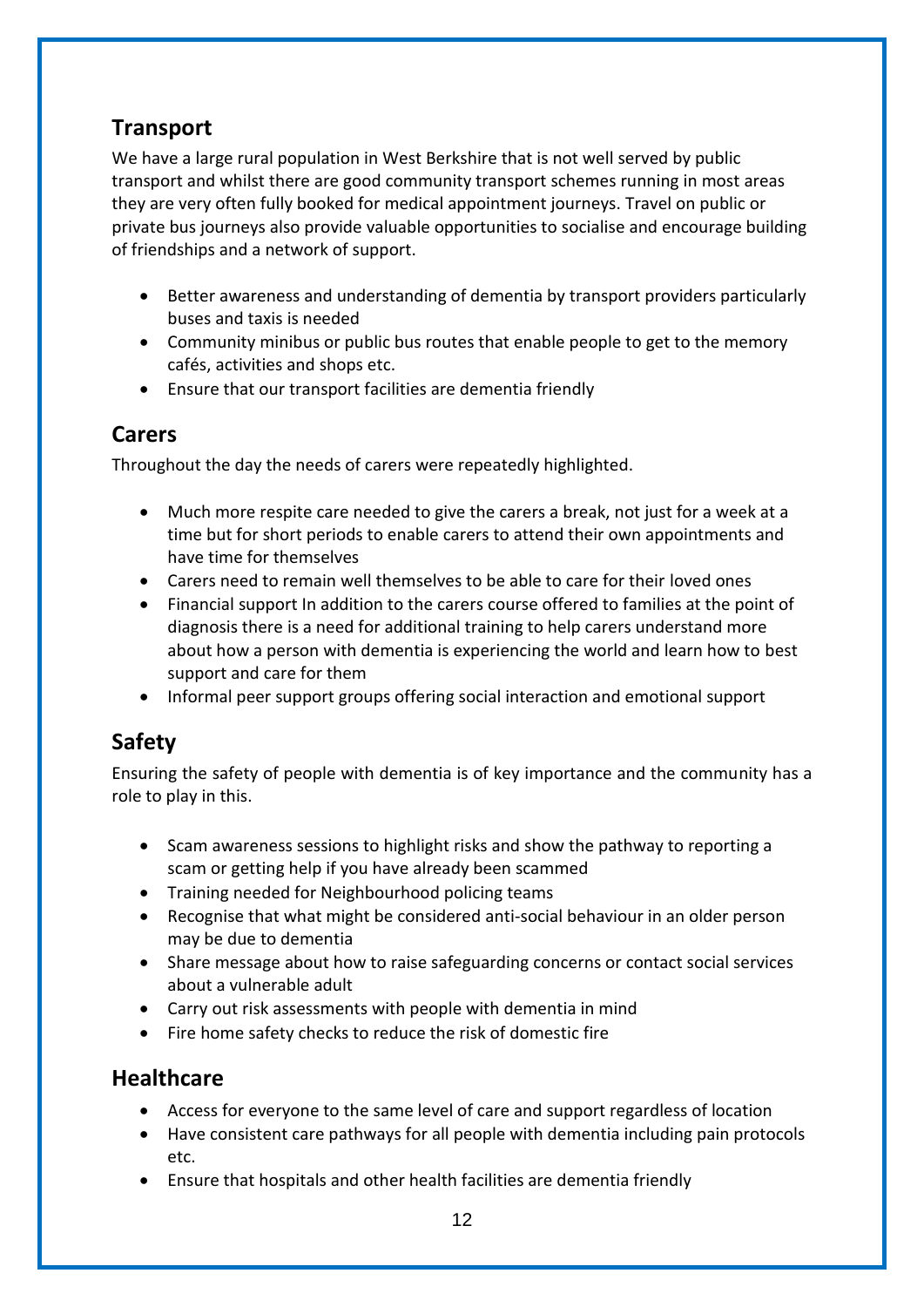## <span id="page-12-0"></span>**What can we do about dementia?**

#### <span id="page-12-1"></span>**Our collective responsibility**

- Talk more openly about dementia to reduce stigma
- Challenge attitudes
- Listen with sensitivity
- Treat people as individuals not the diagnosis
- Avoid making assumptions
- Appreciate everyone's unique contribution
- Get involved not just be present
- Ensure that the person with dementia and their carers are at the centre of what we do
- Facilitate and focus on what the person can do, don't disable

#### <span id="page-12-2"></span>**How we can stand together**

- Dementia Action Week activities to raise public awareness and call to action across the whole of West Berkshire
- Intergenerational work supporting our young people to understand more about dementia and actively engage in activities with people affected by dementia.
- Better use of businesses
- Utilise empty retail space for pop up café's and information centres
- Centralised signposting
- Skill sharing
- Communication between communities and organisations to share knowledge and best practice
- Link the well-established Lions 'message in a bottle' scheme to dementia information, i.e. the biographical 'This is me' or 'Knowing me' documents, so that emergency services know that the resident is living with dementia



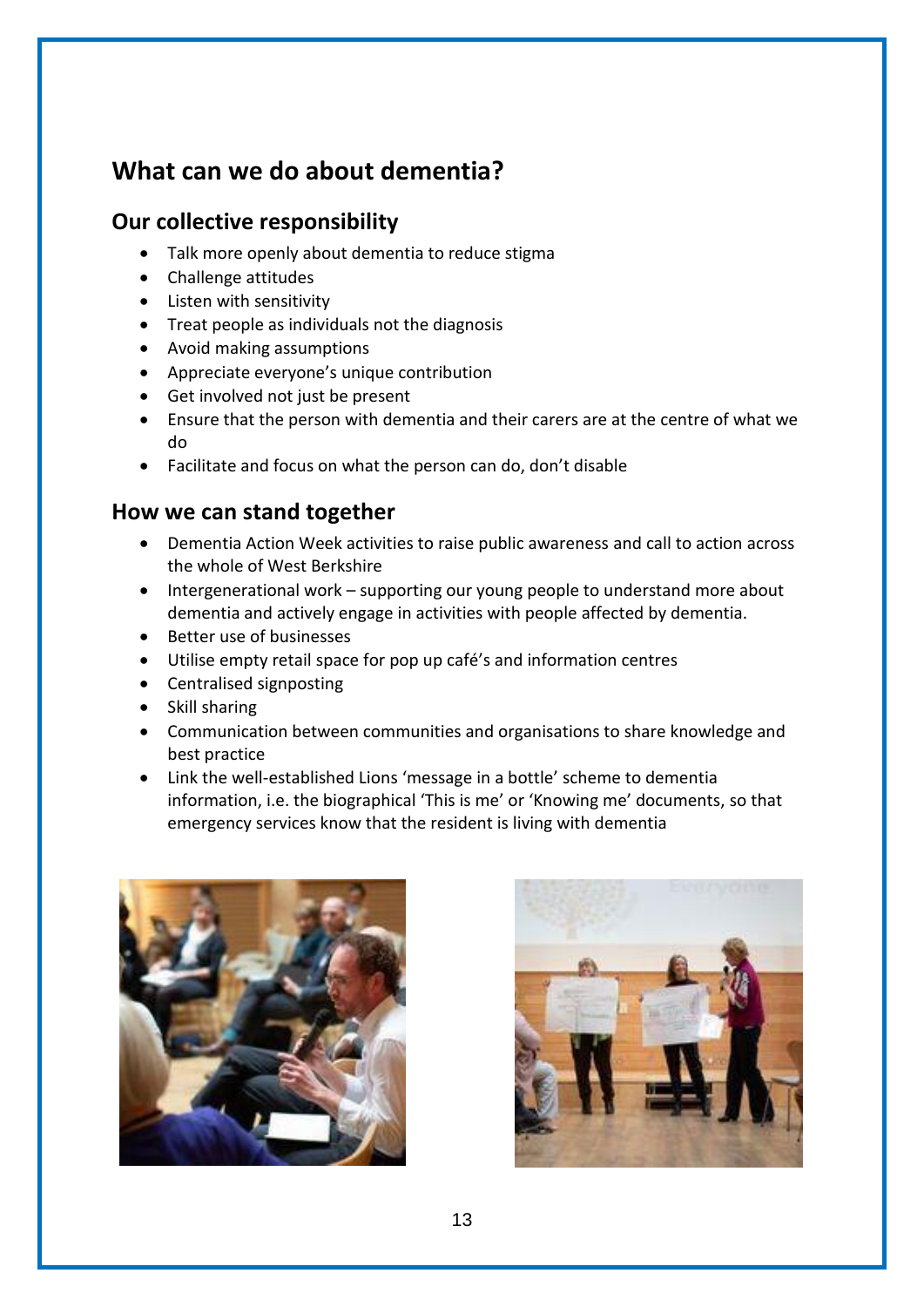## <span id="page-13-0"></span>**Call for pledges**



Everyone was asked to consider what they could do, either personally or within their organisation, to make a difference to the lives of people living with dementia and their carers. They wrote their pledge to action on a puzzle piece and hung them on our puzzle tree.



A full list of pledges can be found in Appendix 2

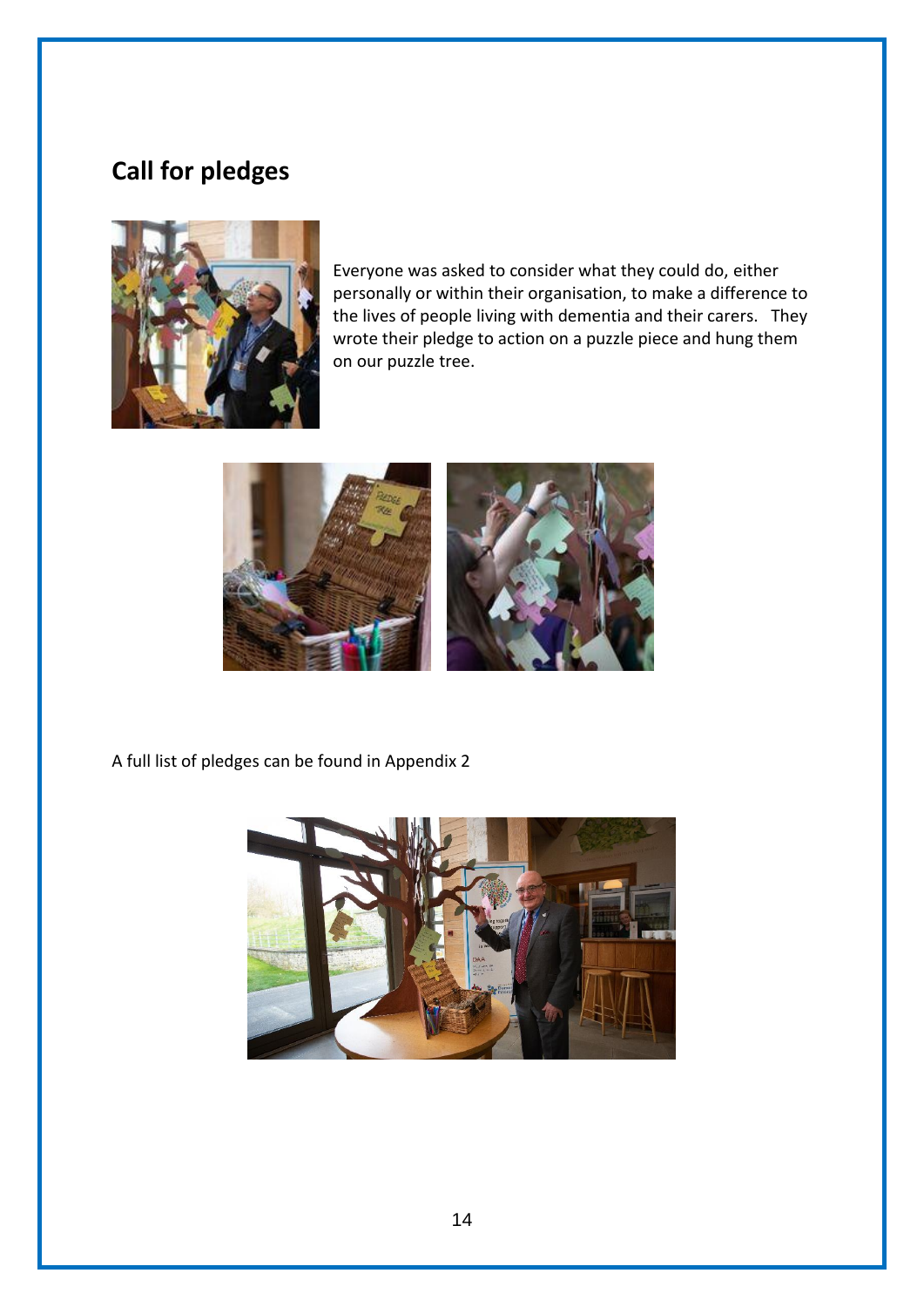## <span id="page-14-0"></span>**Closing statement and call to action**

On behalf of the DAA, I would like to thank everyone involved in the conference, organisers, speakers and delegates for your energy, commitments and engagement.

We, as a community, now have an awareness of the impact of dementia on people living among us and can no longer avoid taking action to be more inclusive, supportive, responsive and understanding to people with dementia and their carers. Please reach out and be there, be a friend and an advocate for people living with dementia and their carers. Live the commitments you made on the day and don't forget the people who feel forgotten and isolated. Let us remove the obstacles in the way of doing the right thing and own the feedback we heard at our conference.

**Greg Walsh Chair, West Berkshire DAA**



## <span id="page-14-1"></span>**Call to action**

Everyone at the conference is asked to stand together and consider taking the following actions

- Join the West Berkshire Dementia Action Alliance
- Become a Dementia Friends Champion
- Arrange Dementia Friends information sessions for your colleagues, friends and family
- Undertake or request a review of your workplace Dementia Policy

For further information contact Sue Butterworth **Sue.butterworth@westberks.gov.uk**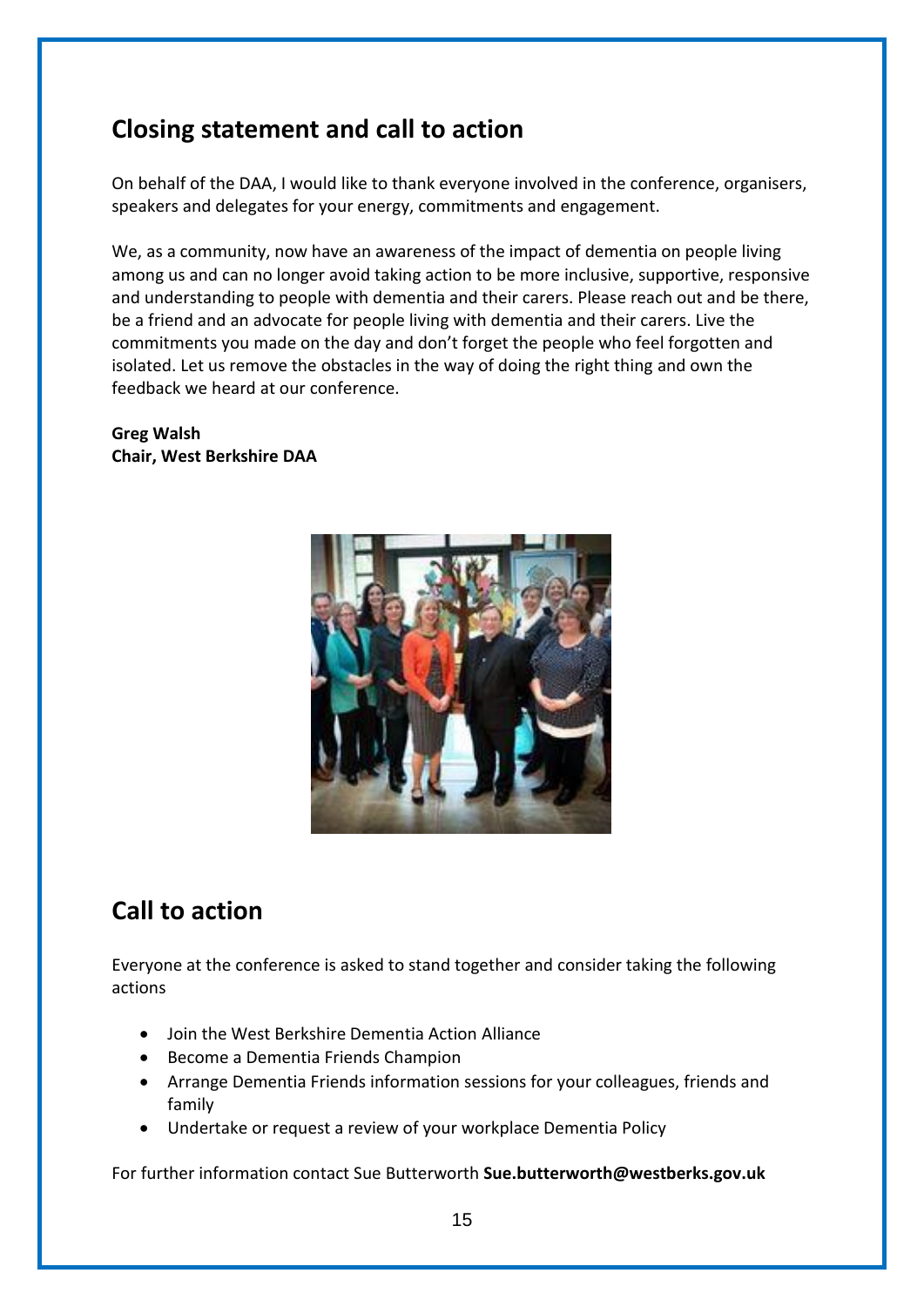## **Acknowledgements**

The West Berkshire DAA would like to thank all the people who came together as a community of interest around dementia to support the conference in so many different ways. Without all the personal and professional commitments of time, services and expertise this conference would not have been possible.

We hugely appreciate the time and support extended to the conference by our speakers on the day and also to our community members who shared such personal stories that were recorded for us by South Central Ambulance Service.

A special thank you to The Berkshire Lodge of Hope, Jones Robinson Estate Agents, Building Communities Together, Sheepdrove Organic Farm and Greenham Common Trust for their generous financial support.



#### Conference made possible by the generous support of: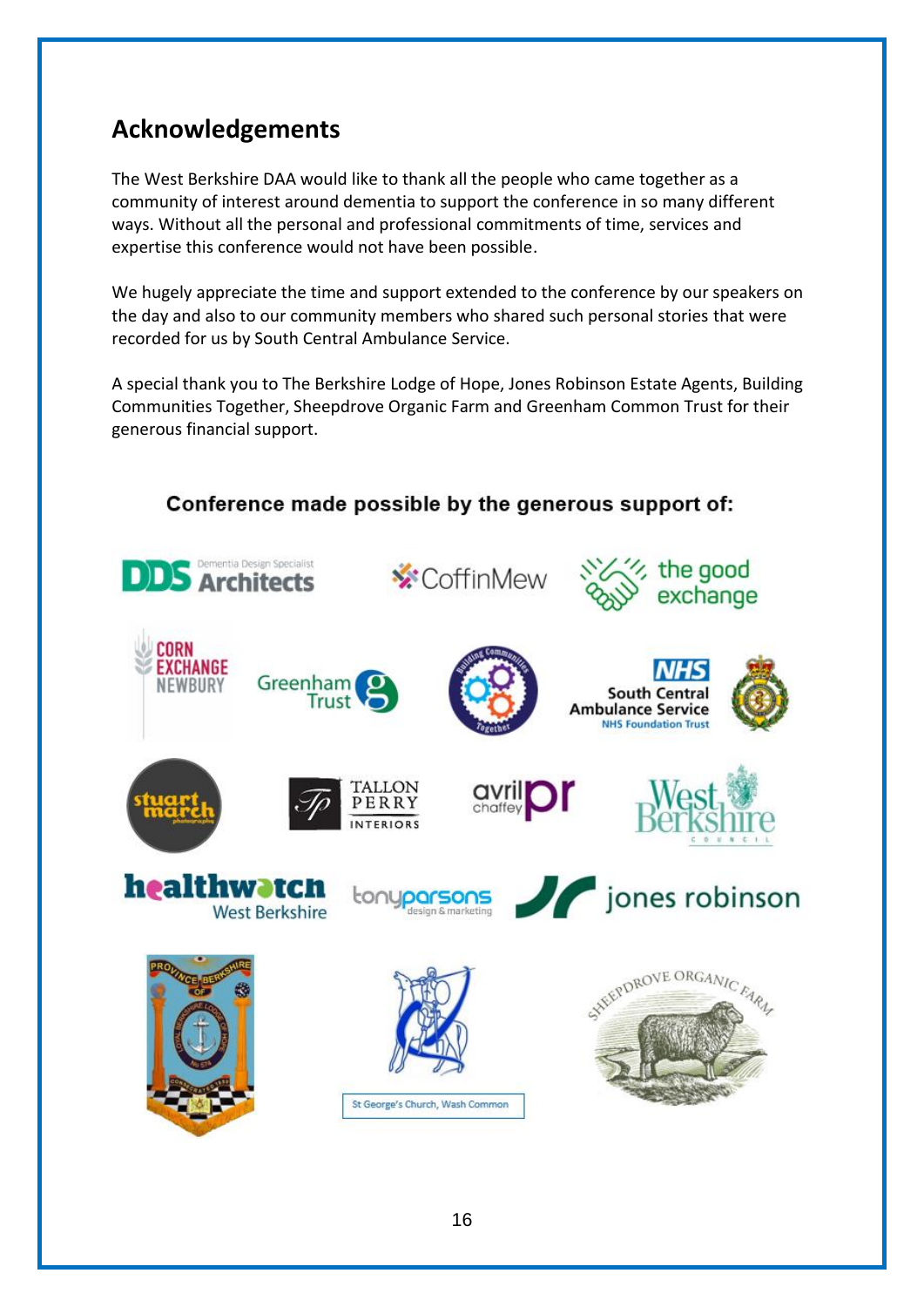### <span id="page-16-0"></span>**APPENDICES**

#### <span id="page-16-1"></span>*Appendix 1: Conference Agenda*



**Life with Dementia** Conference Thursday 28th March 2019 9.00am to 4.00pm Sheepdrove **Eco Conference Centre** Lambourn



West Berkshire Dementia Action Alliance

### **AGENDA**

| 9.00am  | Registration with coffee and biscuits                                                                                                                                                     |
|---------|-------------------------------------------------------------------------------------------------------------------------------------------------------------------------------------------|
| 9.30am  | Welcome - Greg Walsh, Chair West Berkshire DAA                                                                                                                                            |
|         | The economic impact of dementia - Greg Walsh, Chair West Berkshire DAA<br>п                                                                                                               |
|         | What is dementia? - Dr Gill Cresswell, West Berkshire Memory Clinic<br>п                                                                                                                  |
|         | Living with young onset dementia - Hilary Doxford, 3 Nations Dementia<br>٠<br><b>Working Group</b>                                                                                        |
|         | Professor Alistair Burns - National Clinical Director for Dementia and Older<br>п<br>Peoples Mental Health, NHS England and NHS Improvement                                               |
| 11.00am | <b>COFFEE BREAK</b>                                                                                                                                                                       |
|         | Caring for a loved one with dementia - Margo Payne, Mayor of Newbury<br>п                                                                                                                 |
|         | Dementia in rural communities - Ian Sherriff Academic Partnership Lead for<br>п<br>Dementia School of Medicine and Dentistry, Plymouth University and Head<br>of Rural Dementia in the UK |
|         | Living with dementia in West Berkshire - a personal story<br>п                                                                                                                            |
|         | Dementia Enabled Environments - Fiona Walsh, DDS Architects<br>п                                                                                                                          |
| 13.00pm | <b>NETWORKING LUNCH</b>                                                                                                                                                                   |
|         | Dementia Friendly Communities - Sue Butterworth, West Berkshire Public<br>п<br>Health & Wellbeing                                                                                         |
|         | п<br>Afternoon Workshops - Understand Stand Together                                                                                                                                      |
|         | Feedback session from workshops<br>п                                                                                                                                                      |
|         | Summing up and the way forward - Greg Walsh<br>п                                                                                                                                          |

16.00pm Close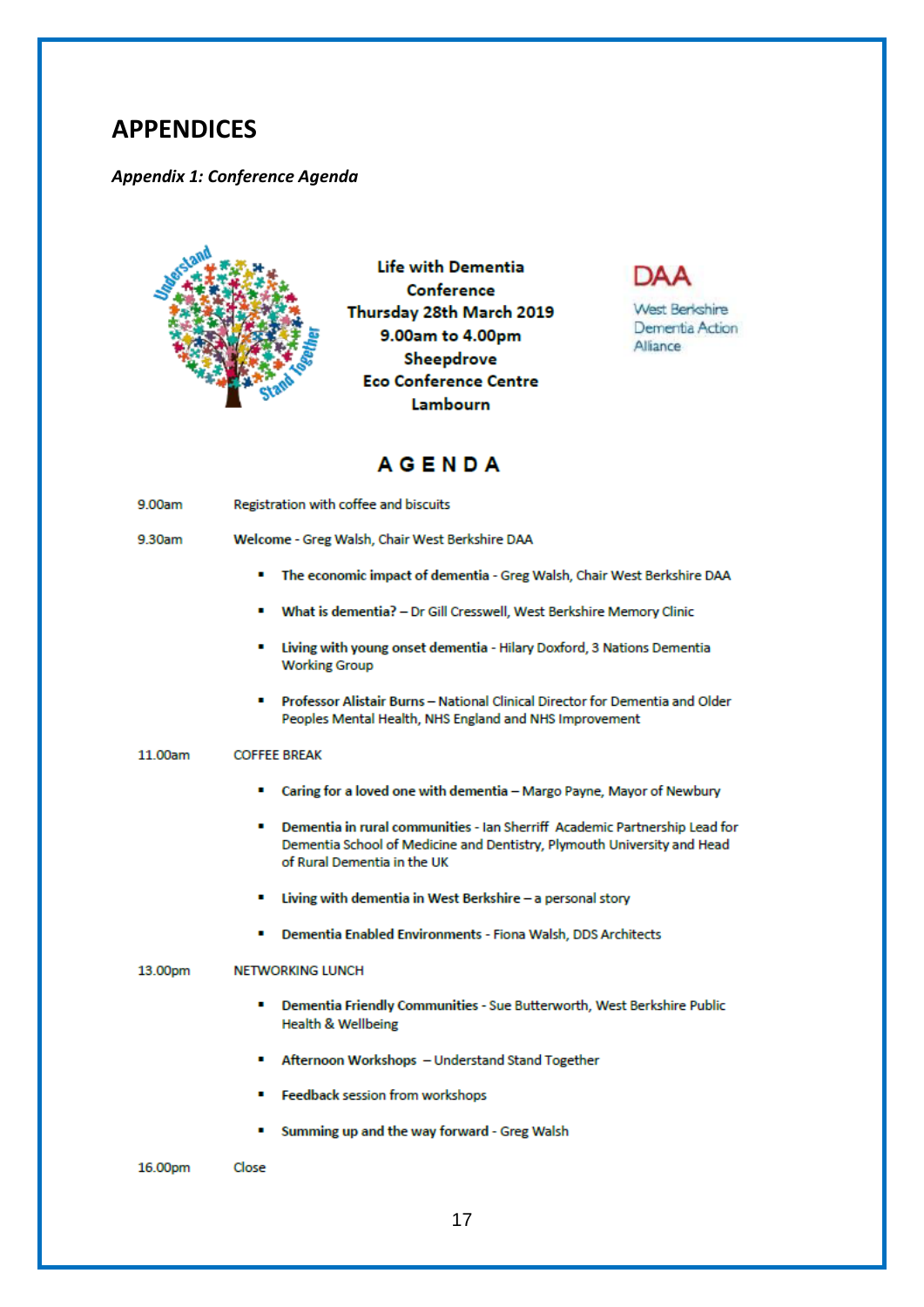#### <span id="page-17-0"></span>*Appendix 2: Pledges*

- Ensure Thatcham toilets are Dementia Friendly
- Broadway and Road Access?
- Set Up Dementia Friends Training for Board and Volunteers Health Watch West Berkshire
- Help Build Bridges between the NHS, Social Care and The Built Community
- Lobbying harder for changes to housing and the built environment
- To ensure people with dementia and their carers can come to our groups. Open for hope and are welcomed and supported.
- I will reach out to the community and make more dementia friends as a dementia champion.
- I pledge to help support and make golden memories. To make every minute of every day the best I can for my buddy. Memories do not die.
- To build relationship with the community and help people with dementia in the community.
- Community awareness, local hub, information points.
- I will pledge to ensure that I consider dementia in my areas at work e.g. unpaid carers, social isolation etc. I will also help raise awareness of the risk factors around dementia.
- I pledge to ensure that dementia is considered in all policies.
- Be brave to make a difference and to understand empathy.
- Raise awareness of good design among other teams in WBC
- To simplify smart home technology to help care for our loved ones.
- Get involved in Dementia Action Week to raise awareness of our service.
- Work with Redwood restaurant to make it dementia friendly.
- Set up a café at the home I work at.
- To improve links to the community
- To ensure the needs of careers are not forgotten
- Will take it to my care team in the church to discuss what we can do.
- To endeavour to provide a high quality service to all member of the public, reacting to any symptoms of dementia in a professional and understanding way
- Increase awareness of dementia friendly communities
- Be patient (move)!
- I will think about how to improve knowledge and understanding in our local community
- Continue to take part in dementia friends training.
- Ensure all activities in my churches are dementia friendly
- Jones Robinson Estate agents are organising three community events during the summer to raise funds for DAA.
- Continue to advocate for people living with dementia and their carers
- To increase the awareness of parish council to become dementia friendly.
- Increase the awareness amongst our visits/colleagues at other sites.
- To change the environment where people living with dementia live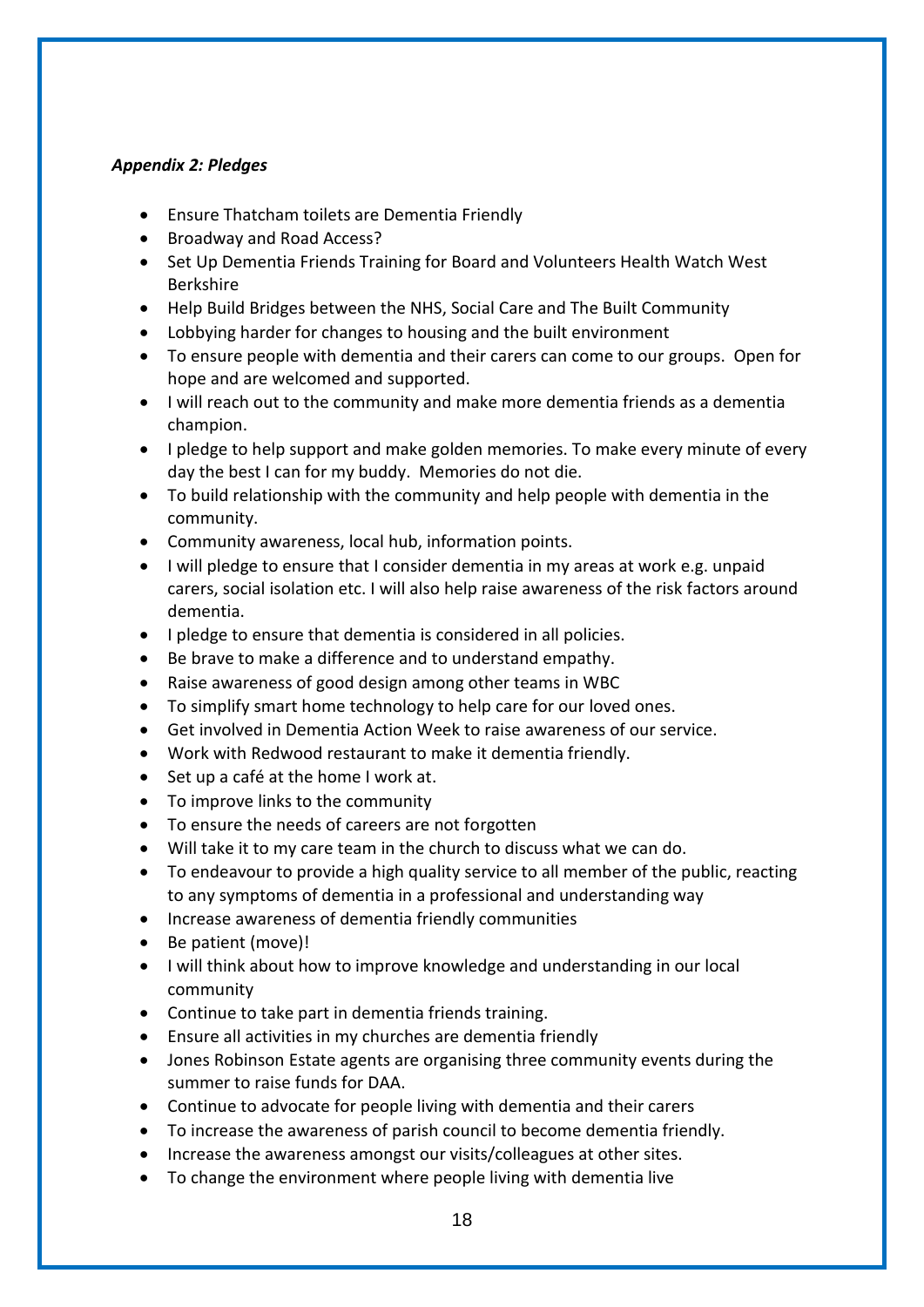- I pledge to take all my knowledge and awareness from today's sessions back to my organisations to help our branch teams understand aspects of dementia with our members and their carers.
- Contact Parish Council re co-ordination with others for support
- Contact care homes Birchwood, Walnut Close, Broadmead for giving twiddle muffs, cushions and visiting for knitting sessions.
- Work to secure more funding for arts provision for people with dementia
- Look up and learn about information discussed
- Work with my church to become a dementia friendly community
- I will visit local GP's to see if I can help or befriend someone with dementia or his/her carer
- I pledge for my team to become dementia friends and to encourage the wider service to become dementia friendly too.
- Ensuring that those diagnosed with dementia are given enough information to access useful help for themselves and their families.
- Education for colleagues
- Make more people more aware. Keep the momentum going.
- Share knowledge be aware in all environments and situations.
- I pledge to develop the knowledge of the people working with me and equip them to better support people living with dementia.
- Continued understanding/training
- Spend more time with granny
- Make contact with at least one shop/business in Pangbourne to make them aware of dementia and its implications.
- Look at signage at all Town Council Buildings. Change the doormat into reception.
- Will look at more dementia friendly sessions and talk to more staff.
- To make them feel valued, to stimulate them in a way suitable to them. Raise and encourage for each small goal.
- Get all Health and Wellbeing Board Members trained as dementia friends.
- Ensure we are more productive in making West Berkshire's public spaces more dementia friendly and accessible.
- More person-centred
- Pursue partnerships with Corn Exchange to start Memory Café in East of West Berkshire.
- To offer a midway Dementia Carers Support Group
- Find out about "Location Act"
- Keep it "Sustainable" not reply on one person running it.
- People withdraw from places that disable them.
- Arrange hold/a workshop for all customer facing staff Dementia Friendly
- **•** Spread Awareness exhibits awareness and step in to help if it would help
- Promote:- i) Quality of Life ii) Independence iii) Voice
- Think about extending past diagnostic support
- Look to do more session in church and more interest in colleagues
- Understand Together
- Nursed led clinic to create awareness to people living with dementia and their carers about support available in the community.